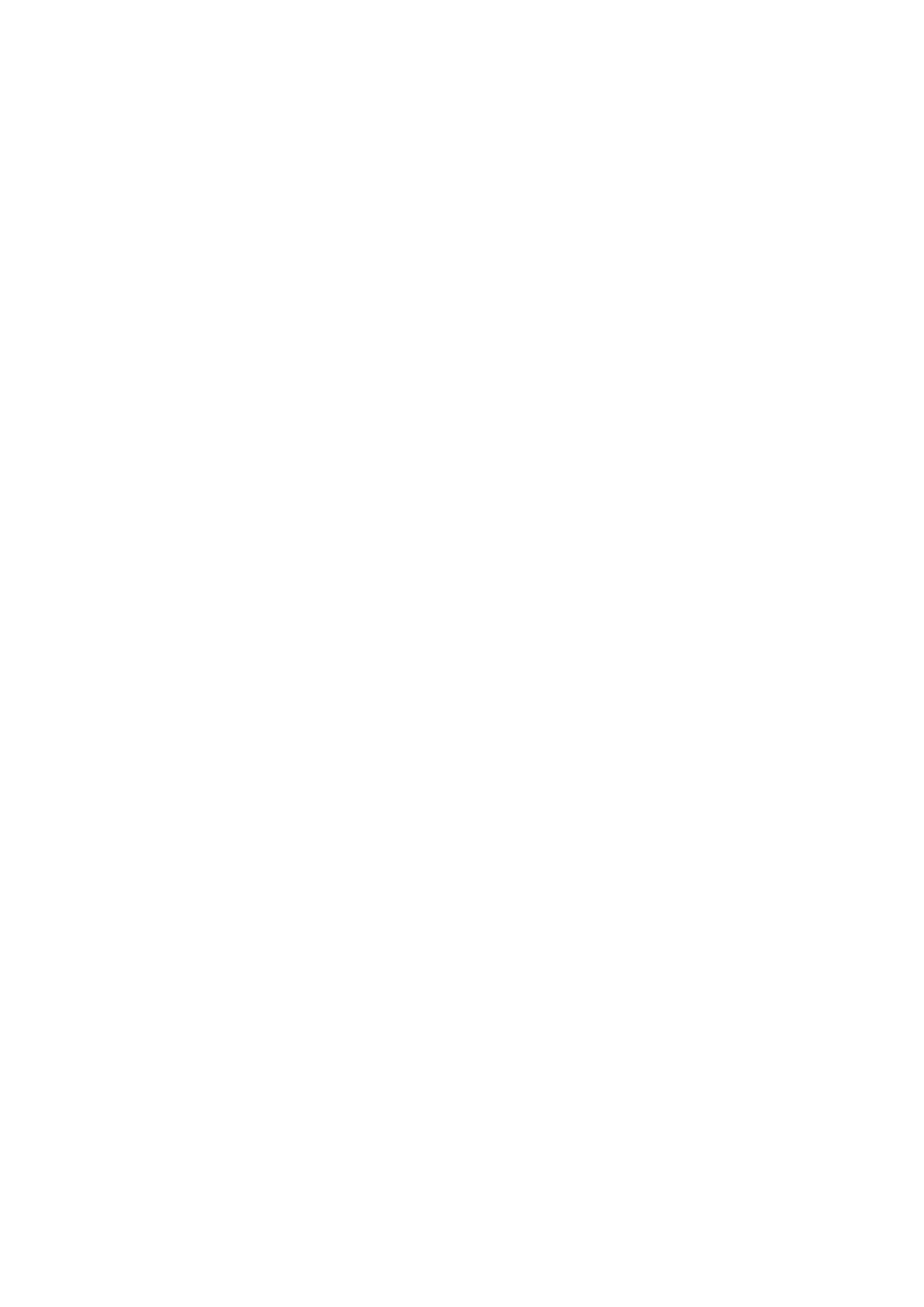*I certify that this public bill, which originated in the Legislative Assembly, has finally passed the Legislative Council and the Legislative Assembly of New South Wales.*

> *Clerk of the Legislative Assembly. Legislative Assembly, Sydney, , 2013*



New South Wales

# **Evidence Amendment (Evidence of Silence) Bill 2013**

Act No , 2013

An Act to amend the *Evidence Act 1995* with respect to inferences that may be drawn from the silence during official questioning of persons accused of serious indictable offences.

See also the *Criminal Procedure Amendment (Mandatory Pre-trial Defence Disclosure) Act 2013*.

*I have examined this bill and find it to correspond in all respects with the bill as finally passed by both Houses.*

*Assistant Speaker of the Legislative Assembly.*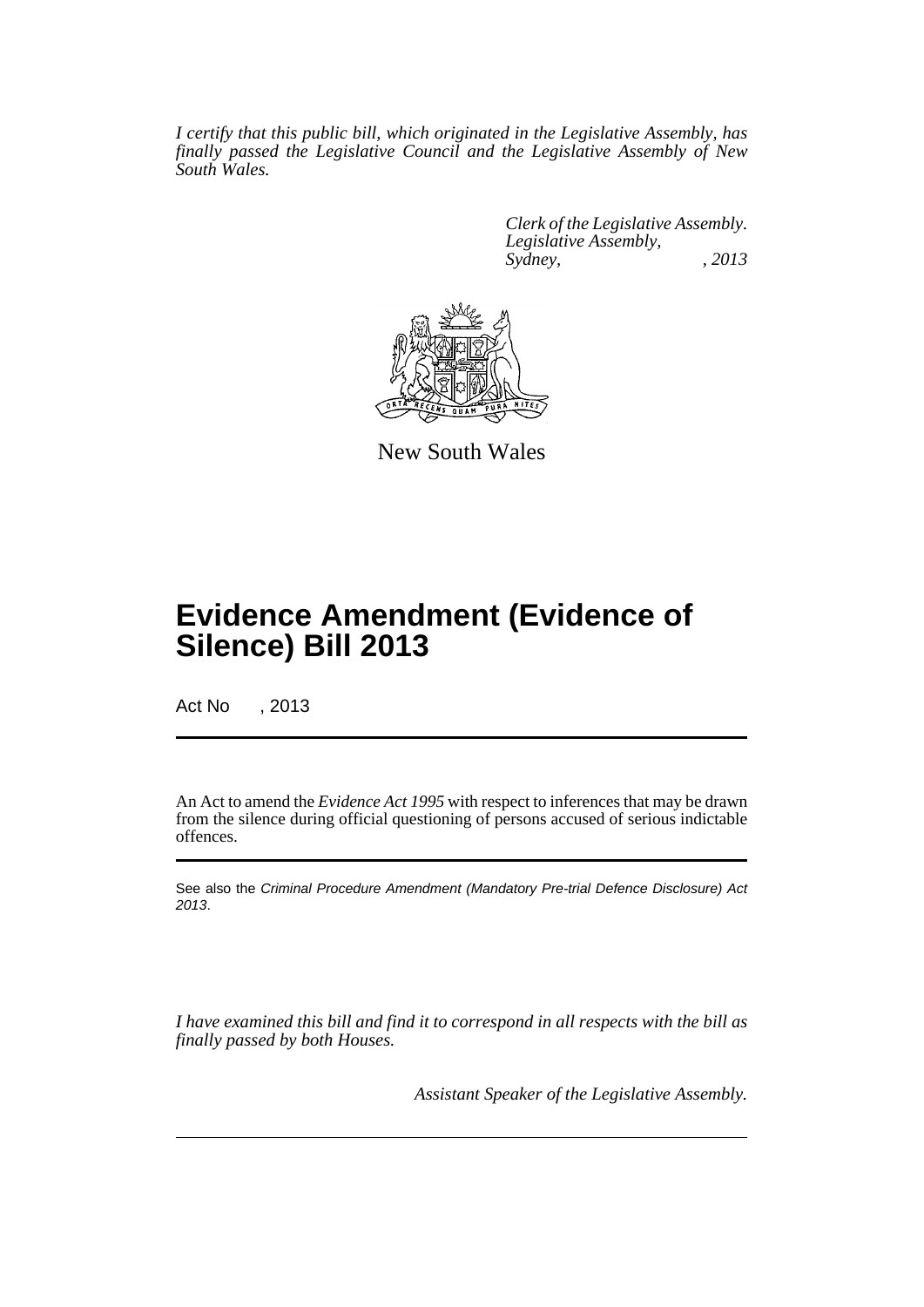# <span id="page-3-0"></span>**The Legislature of New South Wales enacts:**

## **1 Name of Act**

This Act is the *Evidence Amendment (Evidence of Silence) Act 2013*.

## <span id="page-3-1"></span>**2 Commencement**

This Act commences on a day or days to be appointed by proclamation.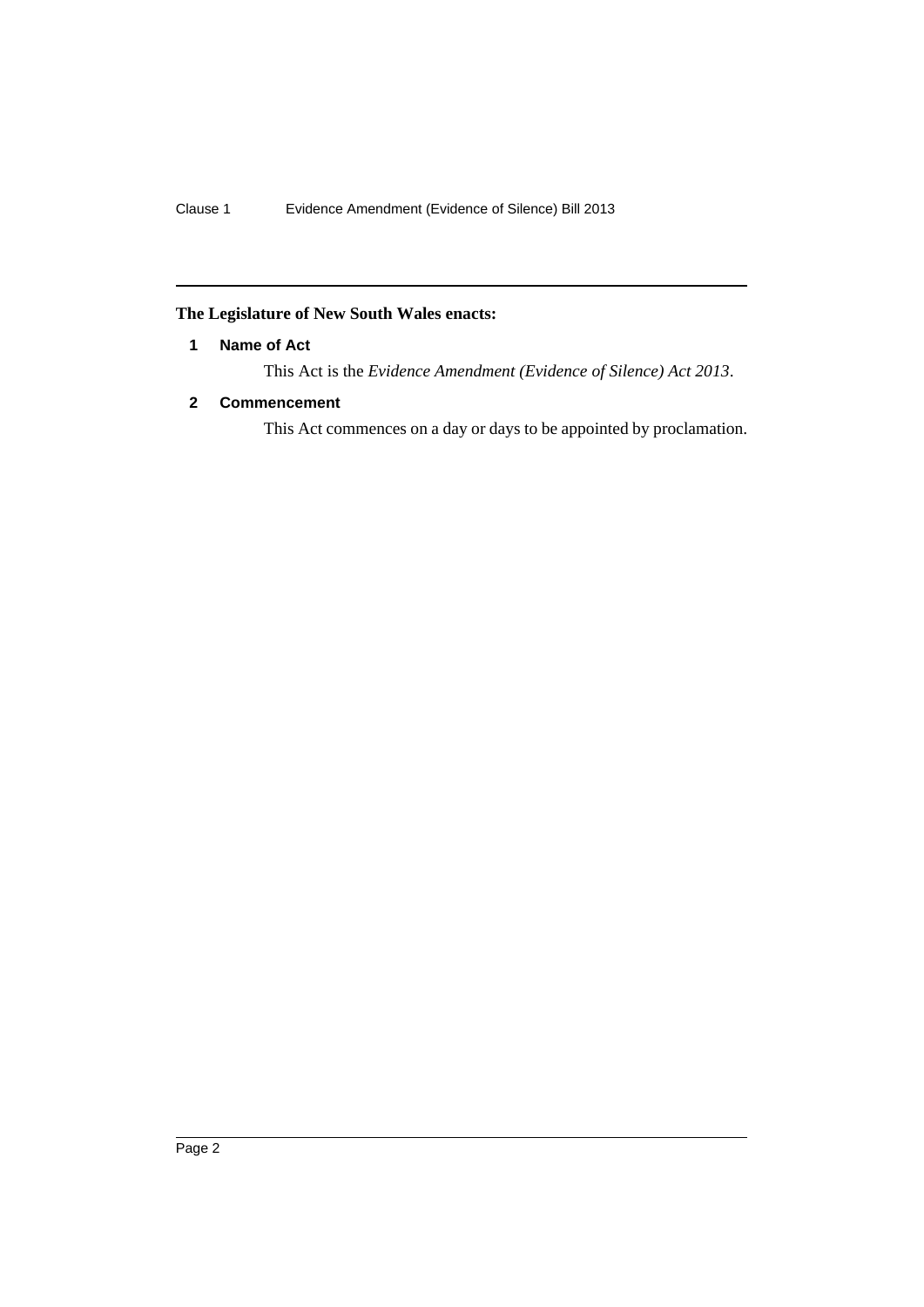Amendment of Evidence Act 1995 No 25 Schedule 1

# <span id="page-4-0"></span>**Schedule 1 Amendment of Evidence Act 1995 No 25**

### **[1] Section 89 Evidence of silence generally**

Omit "In a" from section 89 (1). Insert instead "Subject to section 89A, in a".

#### **[2] Section 89A**

Insert after section 89:

#### **89A Evidence of silence in criminal proceedings for serious indictable offences**

- (1) In a criminal proceeding for a serious indictable offence, such unfavourable inferences may be drawn as appear proper from evidence that, during official questioning in relation to the offence, the defendant failed or refused to mention a fact:
	- (a) that the defendant could reasonably have been expected to mention in the circumstances existing at the time, and
	- (b) that is relied on in his or her defence in that proceeding.
- (2) Subsection (1) does not apply unless:
	- (a) a special caution was given to the defendant by an investigating official who, at the time the caution was given, had reasonable cause to suspect that the defendant had committed the serious indictable offence, and
	- (b) the special caution was given before the failure or refusal to mention the fact, and
	- (c) the special caution was given in the presence of an Australian legal practitioner who was acting for the defendant at that time, and
	- (d) the defendant had, before the failure or refusal to mention the fact, been allowed a reasonable opportunity to consult with that Australian legal practitioner, in the absence of the investigating official, about the general nature and effect of special cautions.
- (3) It is not necessary that a particular form of words be used in giving a special caution.
- (4) An investigating official must not give a special caution to a person being questioned in relation to an offence unless satisfied that the offence is a serious indictable offence.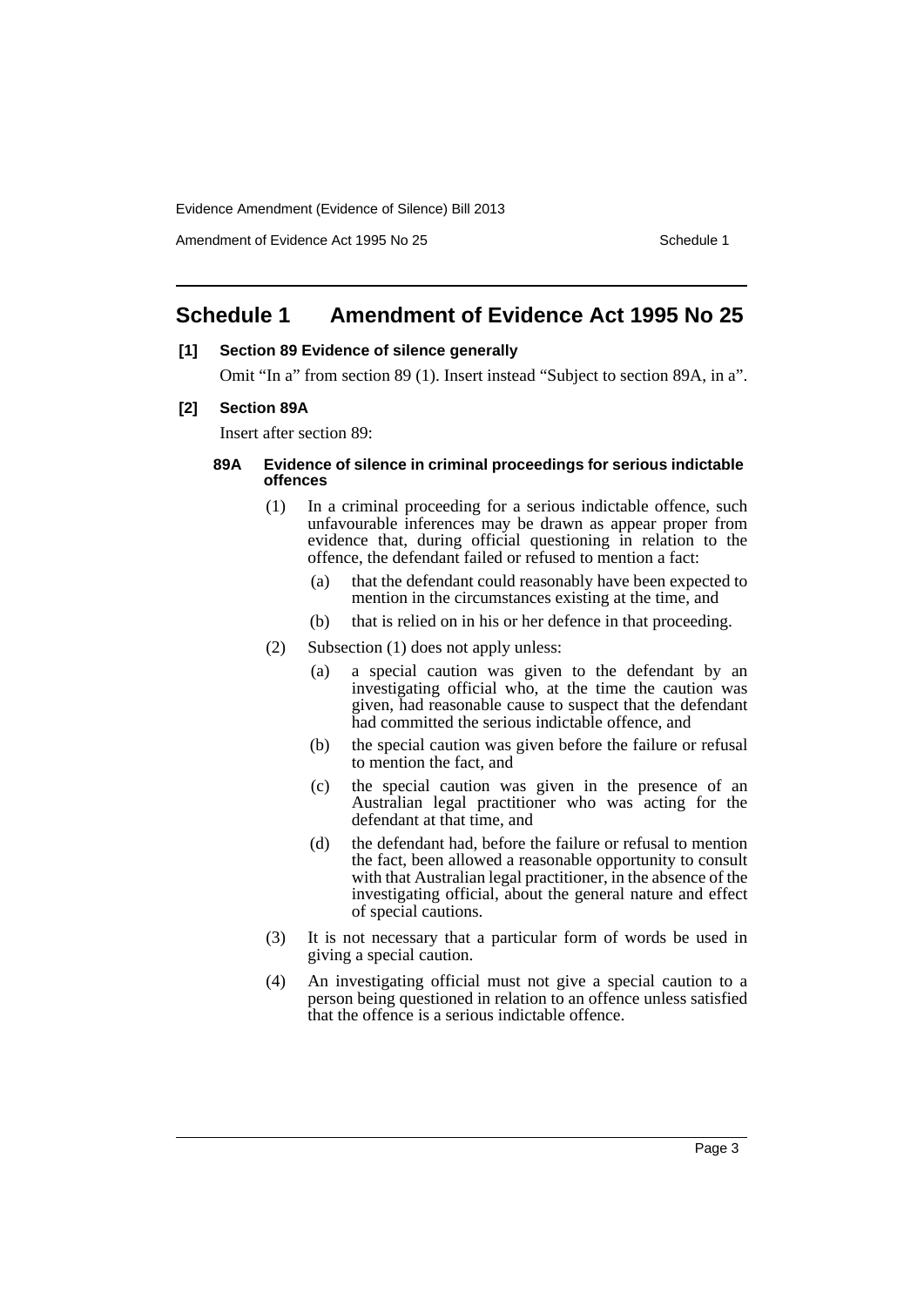- (5) This section does not apply:
	- (a) to a defendant who, at the time of the official questioning, is under 18 years of age or is incapable of understanding the general nature and effect of a special caution, or
	- (b) if evidence of the failure or refusal to mention the fact is the only evidence that the defendant is guilty of the serious indictable offence.
- (6) The provisions of this section are in addition to any other provisions relating to a person being cautioned before being investigated for an offence that the person does not have to say or do anything. The special caution may be given after or in conjunction with that caution.

**Note.** See section 139 of this Act and section 122 of the *Law Enforcement (Powers and Responsibilities) Act 2002*.

- (7) Nothing in this section precludes the drawing of any inference from evidence of silence that could properly be drawn apart from this section.
- (8) The giving of a special caution in accordance with this section in relation to a serious indictable offence does not of itself make evidence obtained after the giving of the special caution inadmissible in proceedings for any other offence (whether or not a serious indictable offence).
- (9) In this section:

*official questioning* of a defendant in relation to a serious indictable offence means questions put to the defendant by an investigating official who at that time was performing functions in connection with the investigation of the commission, or possible commission, of the serious indictable offence.

*special caution* means a caution given to a person that is to the effect that:

- (a) the person does not have to say or do anything, but it may harm the person's defence if the person does not mention when questioned something the person later relies on in court, and
- (b) anything the person does say or do may be used in evidence.

**Note.** The Commonwealth Act does not include this section.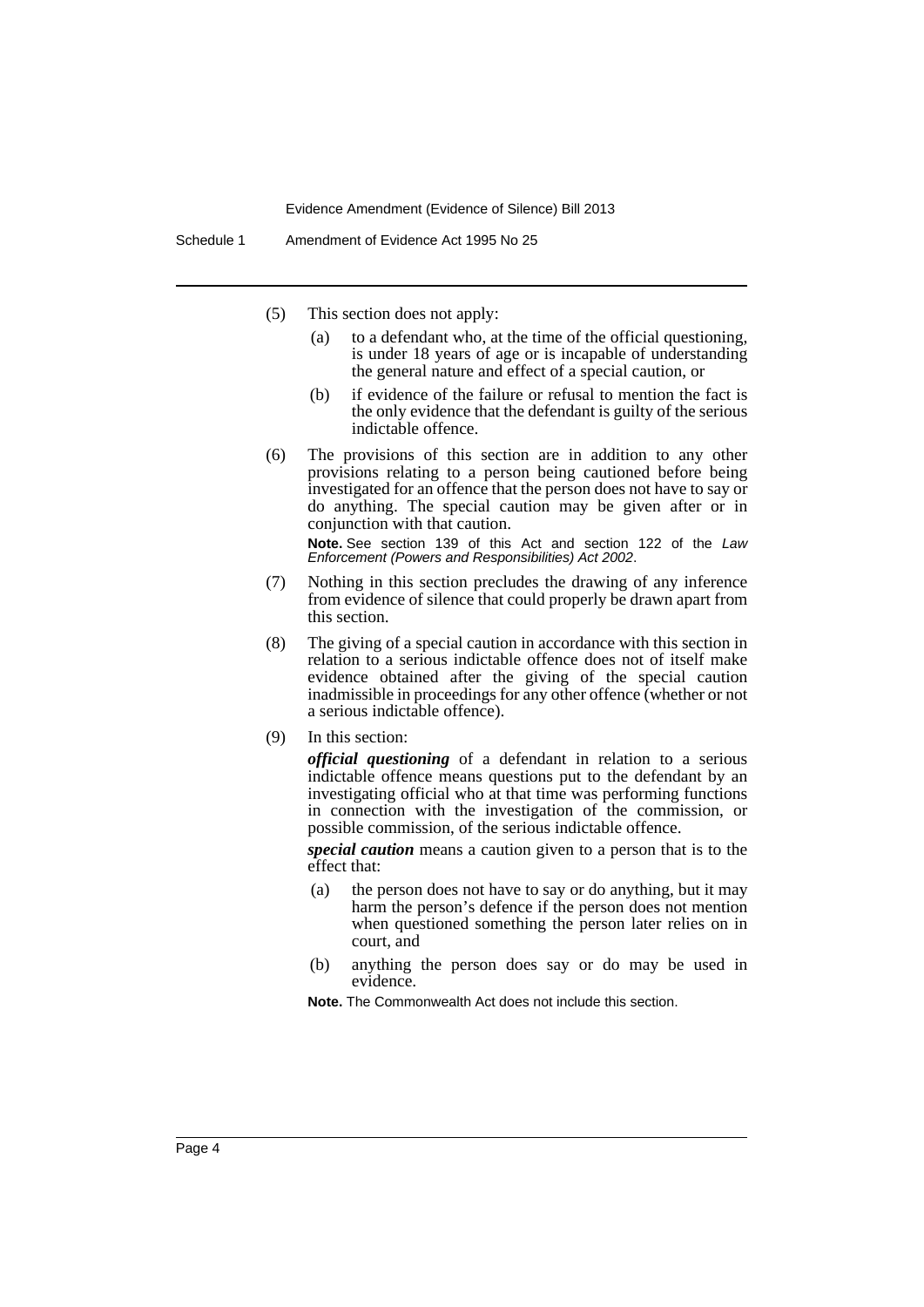Amendment of Evidence Act 1995 No 25 Schedule 1

#### **[3] Schedule 2 Savings, transitional and other provisions**

Omit clause 1 (1). Insert instead:

(1) The regulations may contain provisions of a savings or transitional nature consequent on the enactment of this Act or any Act that amends this Act.

### **[4] Schedule 2, Part 4**

Insert after clause 22:

# **Part 4 Provisions consequent on the enactment of the Evidence Amendment (Evidence of Silence) Act 2013**

### **23 Definition**

In this Part:

*amending Act* means the *Evidence Amendment (Evidence of Silence) Act 2013*.

#### **24 Evidence of silence in criminal proceedings for serious indictable offences**

- (1) Section 89A, as inserted by the amending Act, does not apply in relation to a proceeding the hearing of which began before the insertion of that section.
- (2) Section 89A, as inserted by the amending Act, does not apply in relation to any failure or refusal to mention a fact before the insertion of that section.
- (3) Section 89A, as inserted by the amending Act, extends to evidence of anything done or omitted to be done in connection with the investigation of offences committed before the insertion of that section.

## **25 Review of policy objectives of amending Act**

- (1) The Minister is to review section 89A to determine whether the policy objectives of the amending Act remain valid and whether the terms of section 89A remain appropriate for securing those objectives.
- (2) The review is to be undertaken as soon as possible after the period of 5 years from the commencement of this clause.